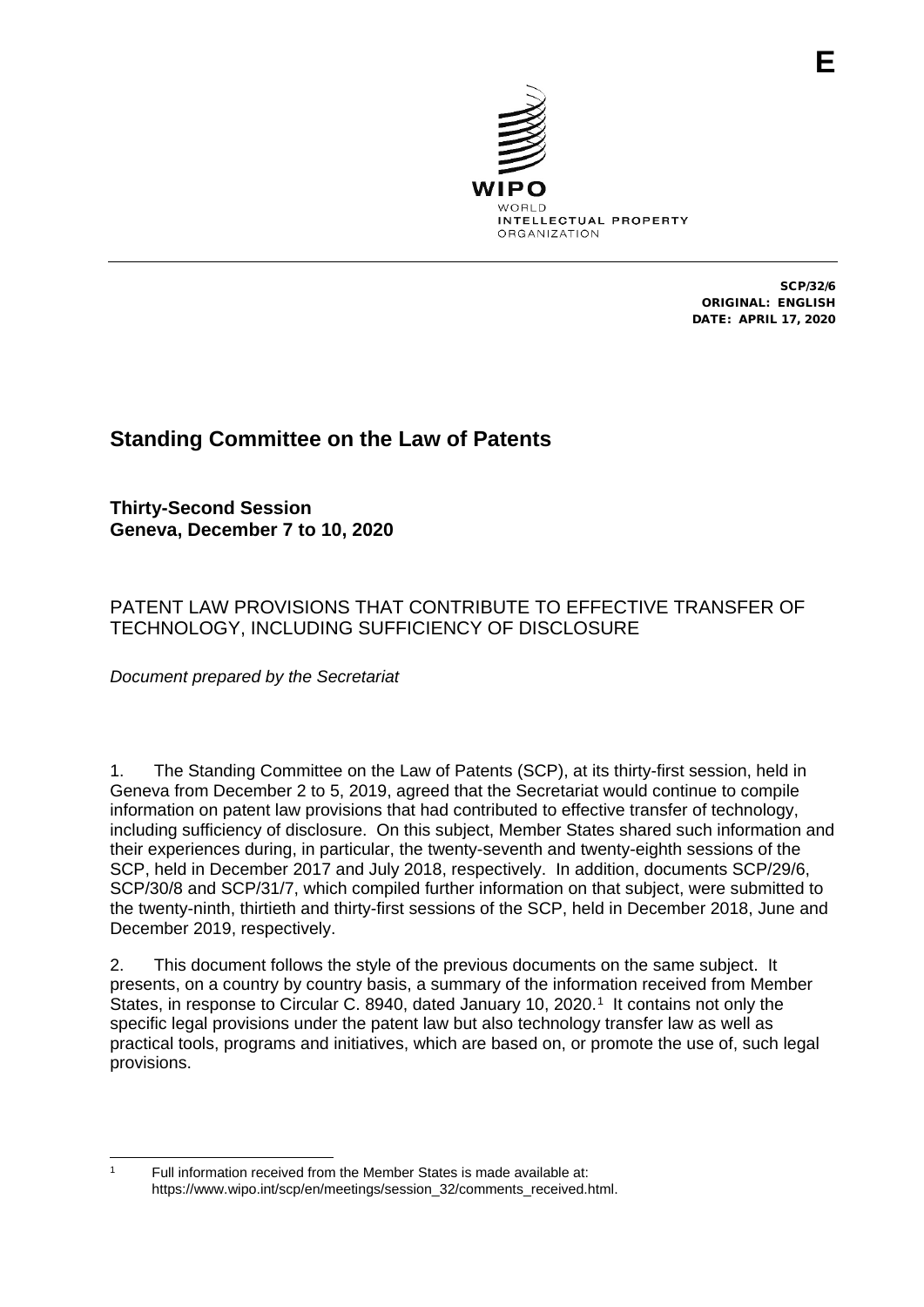3. As to the legal provisions relating to patent law, the following provisions were addressed in the Member States' submissions: sufficiency of disclosure; licensing and transfer of patent rights and their registration; reduction of fees, regulation of patent agents, intellectual property (IP) rights as collateral and mechanisms to incentivize voluntary licensing (for example, license of rights).

## *Algeria*

4. In order to add value to the results of scientific research, institutional and regulatory mechanisms have been established at the national level. Incubators for businesses were introduced in 2009, and the role of the National Agency for the Enhancement of Scientific Research has been strengthened. In addition, the enactment of new laws on the direction of scientific research and on small and medium-sized businesses in 2015 has contributed to improvement of the overall situation.

5. The Algerian National Industrial Property Institute plays a crucial role in these mechanisms through raising awareness of the need to respect IP rights. In that context, a national network of Technology and Innovation Support Centers (TISCs) constitutes a platform for exchanging information and technical assistance with the aim of promoting innovation. To date, 78 TISCs have been established by the Algerian National Industrial Property Institute in universities, businesses, incubators, research centers, colleges and for the Startup Accelerator Institute (HABA).

#### *Argentina*

6. The National Institute of Industrial Property (INPI) carries out a series of actions that contribute to effective technology transfer, as stated, below.

(a) Patent holders may use the INPI platform to register their wish to license their patents.

(b) Any person who licenses an IP right may register the respective contract and shall obtain taxable profits. It is a way of incentivizing voluntary licenses and effective technology transfer.

(c) In accordance with the Argentinian law, patent applications must disclose the invention in a manner sufficiently clear and complete for it to be carried out by a person skilled in the art. If this requirement is not met, the invention shall not be patentable.

(d) Small and medium-sized enterprises (SMEs), individuals, national or provincial public universities, and non-profit organizations shall enjoy a 50% reduction of the established fees.

(e) To improve the quality of patent agents, the training necessary to obtain the corresponding license was revised. The course is delivered by INPI experts in two parts: remote sessions via the WIPO Academy platform and face-to-face sessions at the INPI headquarters. Courses and workshops are also provided to industrial property agents to keep up with developments of the applicable law.

#### *Ecuador*

7. The Organic Code of the Social Economy of Knowledge, Creativity and Innovation (COESCCI) envisages several aspects related to legal provisions that promote technology transfer and the strategic use of IP rights to foster the development of science, technology and innovation and to transform the production systems in Ecuador. It also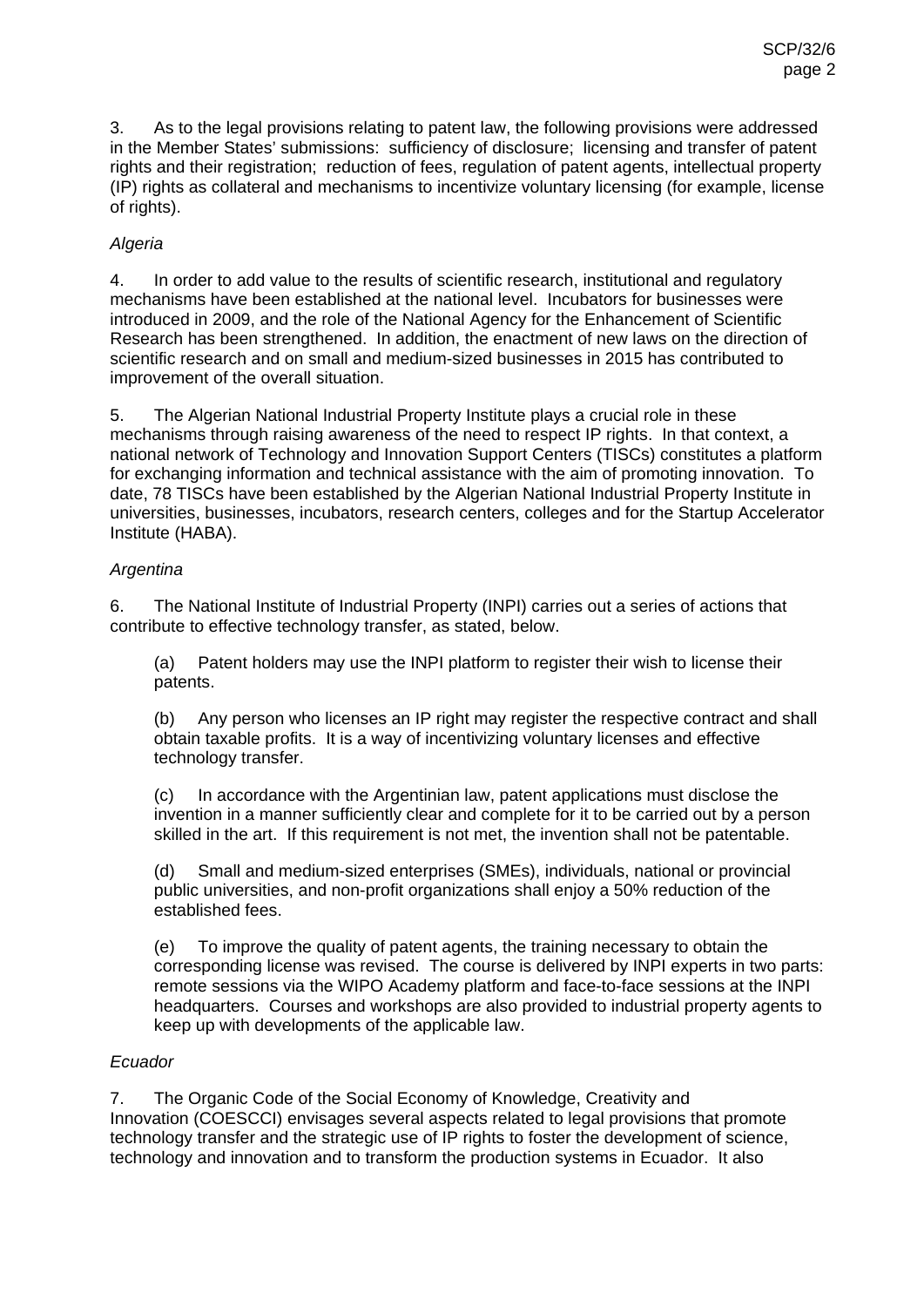promotes the flow of information and technology transfer among the actors of the national system of science, technology, innovation and ancestral knowledge.

8. More specifically, the definitions of "technology transfer centers" and "public research institutions" are provided in Articles 23 and 24, respectively. Article 24 also stipulates that all public research institutes must have a structure and regulations that enable them to function adequately in relation to research, technological development and technology transfer.

9. Article 81 states that technology transfer includes activities to transfer knowledge, techniques or technological processes that enable the development of products, processes or services. It includes contractual agreements such as proof of concept, technological validation, transfer of intellectual property rights, intellectual property licensing, know-how contracts and training, and hiring of national labor. Technology transfer shall be incorporated as a requirement in the public procurement of goods, works and services, including consulting services, as well as in investment contracts and any other form of procurement carried out by the State, unless duly justified in accordance with the policy issued for that purpose. In such processes, specific requirements and qualification criteria may be established for those bidders who are willing to make greater technology transfer commitments, according to the methodology defined by the Executive Branch for this purpose.

10. In addition, according to General Provision 28, to build national technology transfer capacity, degree courses or academic programs offered by higher education institutions may involve the reproduction or second use of patented inventions.

11. Moreover, the sufficient disclosure of an invention in a patent application is important for technology transfer (Article 280 of COESCCI). It ensures the reproducibility of the invention by a person skilled in the art.

12. The Ecuadorian regulations recognize the transfer of technology as a mechanism to promote research and create opportunities for the development of knowledge and innovation ecosystems, which is under the responsibility of the Ministry of Higher Education, Science, Technology and Innovation (SENESCYT). The National Service for Intellectual Rights (SENADI) is tasked to promote the patent system and requires clarity and sufficiency of disclosure in patent applications as a contribution to national technology transfer.

# *France*

13. Article L.612-5 of the Intellectual Property Code provides the requirement on sufficient disclosure, including deposit of biological material. The absence of sufficient disclosure leads to the invalidation of the patent (cf. L.613-25).

14. The National Industrial Property Institute (INPI) is developing structured actions and providing continuous support to ensure professional training for actors in research and innovation ecosystems. Beyond these permanent awareness-raising and training goals, INPI particularly supports start-ups, small and medium sized-enterprises (*Petites et Moyennes Entreprises (PME))* and intermediate-size enterprises (*Entreprises de Tailles Intermédiaire (ETI)).* Issues relating to technology transfer are typically addressed as part of company visits, preliminary IP assessments, the financial assistance program for intellectual property start-ups and companies (known in French as the "*Pass PI*" program), master classes and patent document search services. Materials concerning collaborative research and transfers have also been designed and disseminated by INPI.

(a) With the aim of helping inventors and entrepreneurs to make progress with their projects, personal and confidential meetings with experts from the Institute as well as free legal consultations with IP advisors or specialist lawyers have been organized. These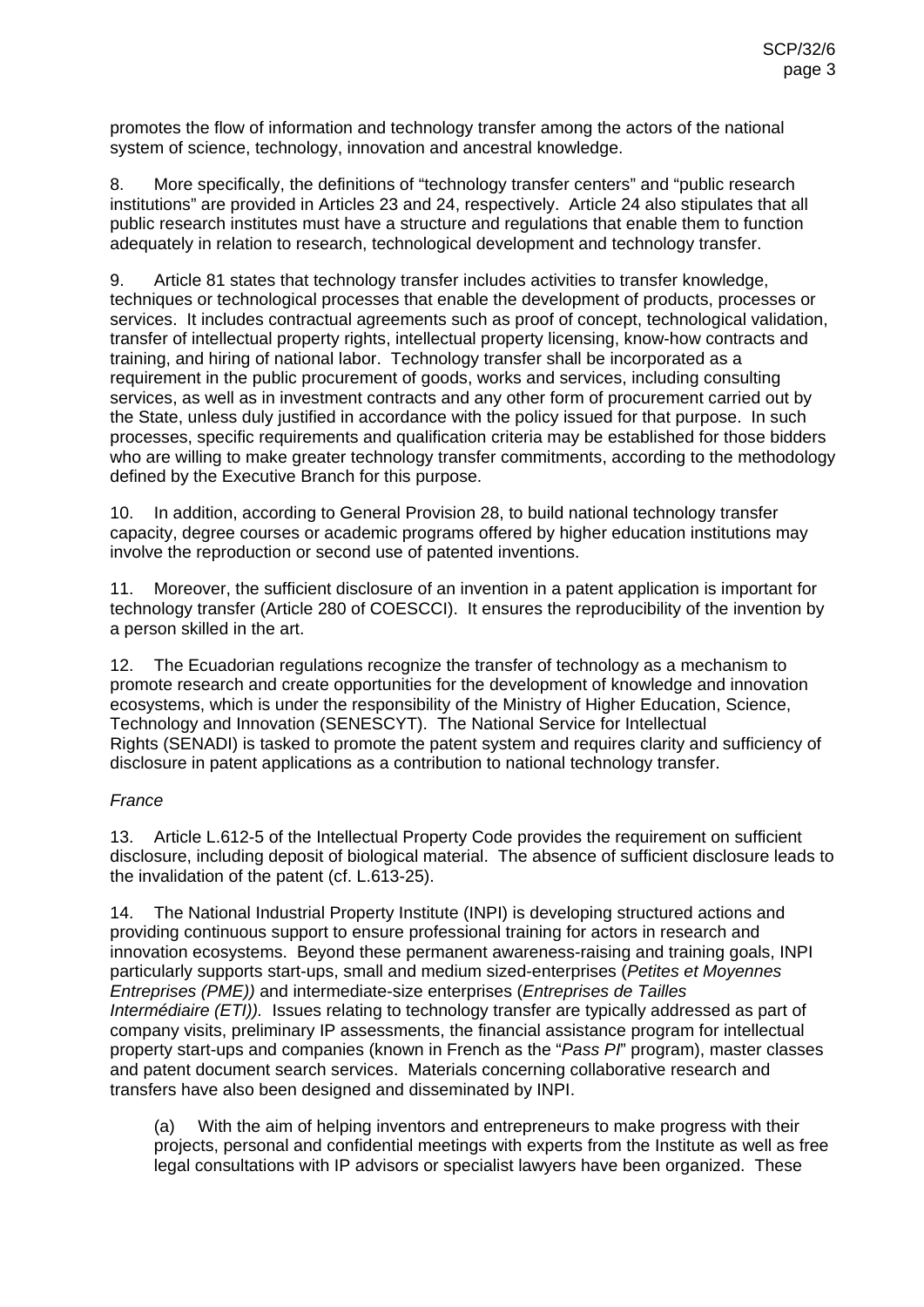sessions, which are free and available upon appointment, are intended to provide a basic level of information.

(b) The preliminary IP assessment takes into account all industrial property tools that can be mobilized within a company by including contracts, licenses, document search, and purchases/sales of technologies. The preliminary intellectual property assessment makes it possible to define courses of action and identify expertise within the company to implement an intellectual property policy. It provides clarity on the actors and costs in this area.

(c) The start-up program offers free support from the Institute's experts for a minimum of two years, such as delivering action plans and measuring the effectiveness of the company's strategy through the "*Empreinte PI*" ("IP Footprint") tool developed by the Institute. This program also includes the possibility of financial assistance from the Institute with the "*Pass PI*" financial assistance program.

(d) The intellectual property master class program is a low-cost training program that includes six training days over six months to establish good industrial property practices, in particular in relation to patent filing strategy. It makes it possible to: develop filing and extension strategies adapted to the aims of the participant and in accordance with the available resources; structure the internal management processes for innovations and industrial property; increase autonomy in securing the innovation process; and improve strategic decision-making. This program also allows participants to: (i) liaise with an Institute expert dedicated to the needs of the beneficiary company; (ii) access the Institute's network of recognized experts in intellectual property and innovation; (iii) have a mentor specializing in intellectual property in companies and benefit from his/her experience; and (iv) receive support from Business France financed by the Institute, if the assessment identifies a need for international development.

(e) The "*Pass PI*" ("IP Pass") program is a financial assistance mechanism that allows small and medium-sized businesses to access the services of a patent advisor. Through this program, the Institute encourages beneficiary companies to put recommendations into practice and thereby optimize their industrial property innovation strategy. This program is intended for innovative start-ups and small and medium-sized businesses that have undergone one of the Institute's preliminary intellectual property assessments or received a company visit following which the implementation of new actions was recommended.

(f) The "*Bourse Brevet*" ("Patent Market") is an online platform[2](#page-3-0) that makes it possible to identify patents proposed for licensing, make contact with patent holders and propose patents for licensing. This platform also has educational documentation on: (i) preparations for negotiating a license agreement; (ii) sample contracts; and (iii) a model agreement on confidentiality and the post-signature obligations under the contract.

(g) The Institute also offers numerous training courses that are open to the public, including the topic of covering licensing agreements, where appropriate.

<span id="page-3-0"></span>https://bourse-brevets.inpi.fr/?/.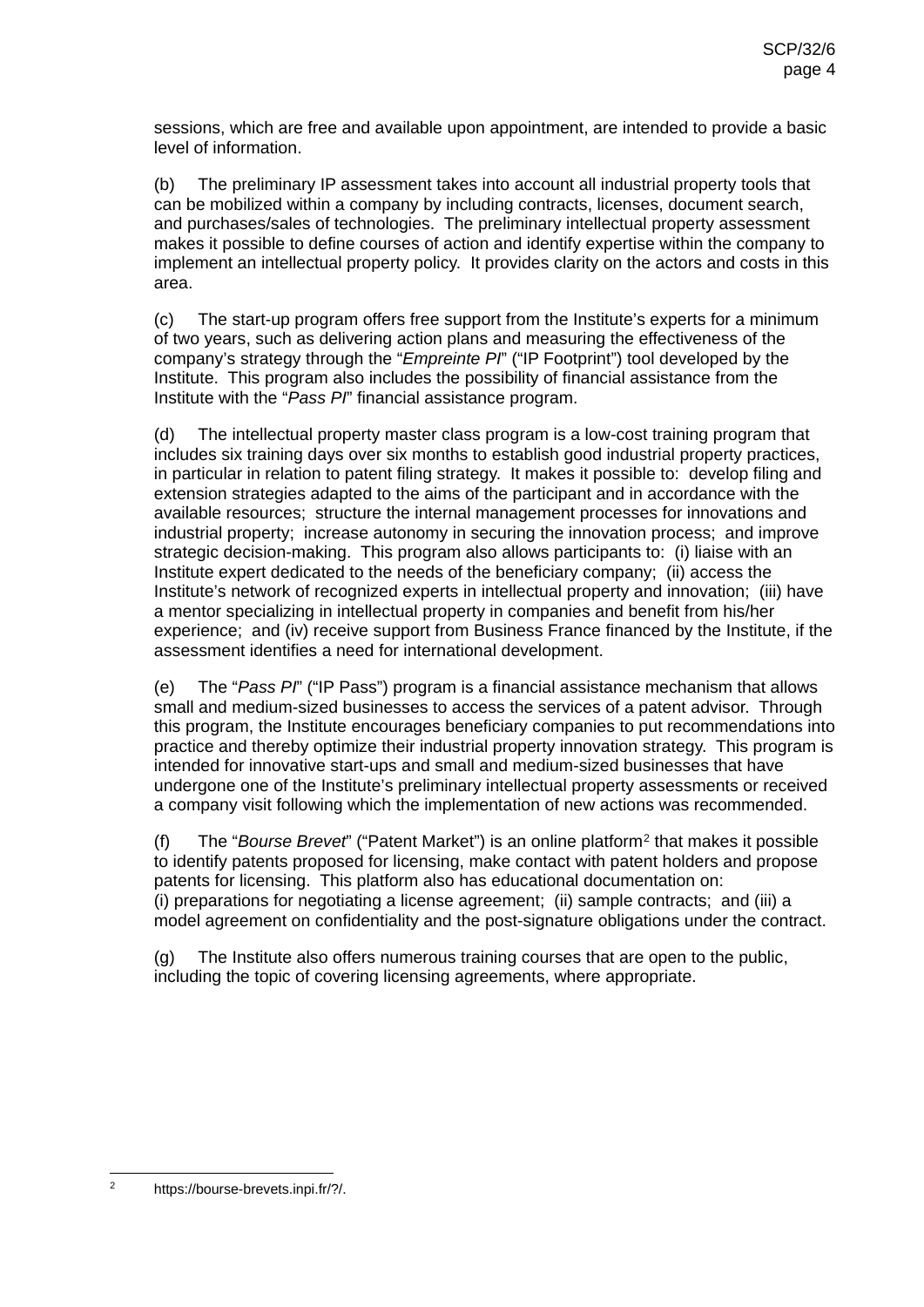#### *Japan*

15. The Japan Patent Office (JPO) is committed to actively supporting the activities of WIPO GREEN and to promote the wider use of environmentally sound technologies worldwide. Many Japanese companies have actively participated in WIPO GREEN (ranked No. 2 in terms of the numbers of users and registered technologies). Under the support of the Funds-in-Trust Japan Industrial Property Global (hereinafter "FIT Japan"), various support activities for WIPO GREEN, such as promotional activities for Japanese companies, have been conducted. In addition, the JPO became a partner of WIPO GREEN in February 2020, which made the number of Japanese partners to 19.

16. The transfer of technology from developed countries to developing countries can be advanced through development and improvement of the IP systems. In that light, the JPO has been conducting a number of cooperation activities to improve IP systems worldwide. It has voluntarily contributed approximately CHF 80 million in total to FIT Japan for 32 years, supporting WIPO's initiatives to develop intellectual property systems in developing countries. In 2019, the JPO's contribution amounted to CHF 5.78 million. It has been assisting WIPO to advance initiatives for enhancing technical and knowledge infrastructures, including training courses, dispatch of experts and computerization support. The JPO sent 403 experts to 38 countries in the Asia-Pacific and Africa regions, and invited 1,862 people from 65 countries to Japan from 1996 to 2019.

17. The JPO also carries out its own cooperation activities. For example, it held a Training Course on Academia-Industry Collaboration and Technology Transfer in August 2019, to which 24 individuals involved in IP management at universities and research institutes from 11 countries were invited. Through the lectures on how industry-academic collaborations and transfer of technology have been advanced in Japan, the course introduced the efficient and effective ways and initiatives for managing IP. The trainees also had discussions on solutions to the challenges that their organizations were facing.

18. Regarding the development of the national legal framework related to technology transfer, in the past, while universities and academic research institutes delivered many outstanding research results, they were not fully developed and commercialized by industries. Universities also did not have departments specialized in IP issues. There was a growing need for Technology Licensing Organizations (TLOs) in universities to promote patent protection of their research results and to transfer those successful achievements to industries, i.e., to handle licensing agreements with companies. Consequently, the Act on the Promotion of Technology Transfer from Universities to Private Business Operators was enacted in May 1998 in order to support establishing TLOs at universities.

19. Furthermore, in the past, where IP rights were granted on the results of research and development (R&D) activities supported by the national government's funds, such IP rights were owned by the national government. In order to increase the incentives of individuals (inventors) involved in R&D activities and promote the wider use of the research results arising from the government funding, in 1999, the Japanese government decided to launch an initiative to allow the individuals to retain IP rights for inventions arising from government-funded R&D. Subsequently, it enacted the Japanese version of the Bayh-Dole Act (Article 17 of the current Industrial Competitiveness Enhancement Act).

20. One good example of a technology created at a university that later evolved into a business is the development of blue light-emitting diodes (LEDs). In 1986, Mr. AKASAKI Isamu, a professor at Nagoya University at that time, and his assistants succeeded in finding techniques for synthesizing high-quality single crystal gallium nitride (GaN). In 1987, the Research Development Corporation of Japan (JRDC) (current Japan Science and Technology Agency (JST)) commissioned an R&D project "Manufacturing blue light-emitting diodes of GaN",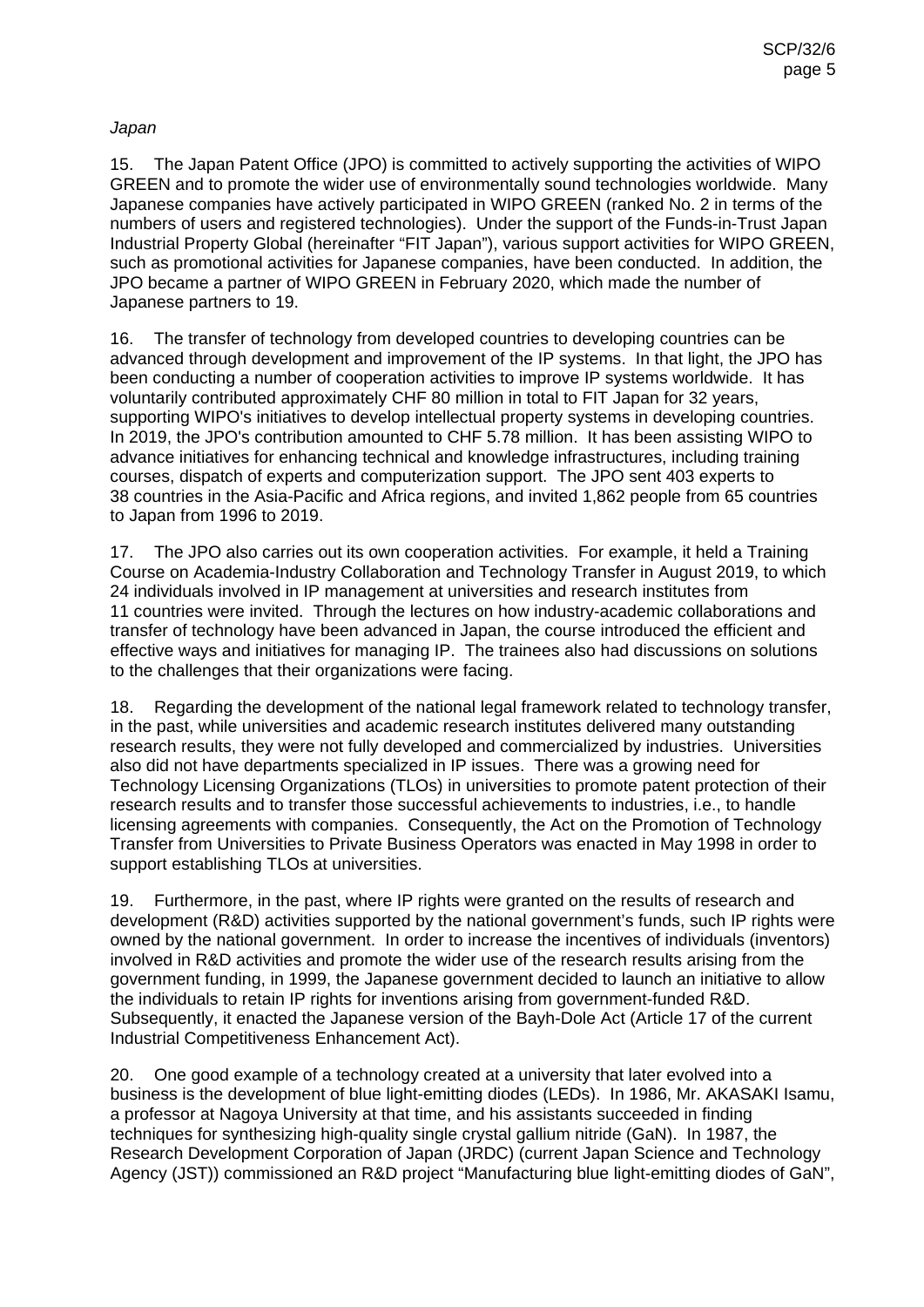under which Mr. Akasaki and Toyoda Gosei Co., Ltd. realized the world's first blue LED using GaN. In 1995, blue LEDs were commercialized by Toyoda Gosei Co., Ltd. Now, blue LEDs are widely used not only in lighting devices but also in the areas of communications and healthcare, contributing to saving energy worldwide and supporting further innovation.

21. The study report issued by the JST states that from 1987 to 1990, the JST committed 550 million yen (about CHF 4.86 million) to the development of blue LED manufacturing technology. The total sales of products using blue LEDs from 1997 to the end of 2005 reached around 3.6 trillion yen (CHF 31.8 billion), including the sales of cellular phones and large-sized full-color displays. The blue LED products created the added value of nearly 350 billion yen (CHF 3.10 billion) in the overall Japanese industries and around 32 thousand jobs. From 1995 to 2005, the JST received around 4.6 billion yen (CHF 40.7 million) as the license fees.

22. As one of the domestic initiatives to promote technology transfer, the JPO and the National Center for Industrial Property Information and Training (INPIT) have been conducting "Dispatching Service of Intellectual Property Advisor for University-Industry Collaboration" since 2016. It supports universities to manage and license IP for commercialization of "technology seeds". The advisors, with the agreement of the university officials in charge of universityindustry collaborations, provide supports related to: (i) discovering and evaluating technology seeds and launching university-industry collaboration projects; (ii) searching potential partner companies; (iii) formulating intellectual property strategies, bearing appropriate business models in mind; (iv) extracting and patenting inventions from the results of R&D and developing a patent portfolio; and (v) concluding contracts with partner companies, etc.

## *Nigeria*

23. Section 3(1)(a) of the Nigerian Patents & Designs Act contains the disclosure requirement, which makes it mandatory for all applicants to fully disclose the technology behind their invention, which enables transfer of technology. The duration of patents for a 20-year period, stipulated in Section 7(1), could encourage foreign direct investments, which in turn promote technology transfer. In addition, the recognition of the right of applicants to claim foreign priority encourages more foreign filing with a rippling effect of more technology being transferred.

# *Philippines*

24. The Philippines recently passed three new laws to assist micro, small, and medium-sized enterprises (MSMEs) and start-ups. They demonstrate that innovation is at the center of the country's development policies.

25. The Republic Act No. 11293, otherwise known as the Philippine Innovation Act (PlA), was signed into law on April 17, 2019. This law is mainly intended to generate and scale up actions in all levels and areas of education, training, research and development towards promoting innovation and internationalization of MSMEs. Under this law, the government shall adopt a broader view in developing its innovation goals and strategies, covering all potential types and sources of innovation. The PIA established an interagency committee, the National Innovation Council (NlC), to develop the state's innovation goals, priorities and long-term national strategy, including the development of a National innovation Agenda and Strategy Document (NIASD). It is envisioned that through a startup MSME innovation development program, the government shall mobilize its various agencies to work hand-in-hand with private organizations to provide technical and/or financial support programs for the development training of entrepreneurs. One of the notable programs under the PIA is the Innovation Fund, where grants will be issued to qualified entrepreneurs and enterprises that are engaged in developing innovative solutions benefiting the poor and the marginalized. Specific to intellectual property, the PIA mandates the enforcement of the Intellectual Property Code of the Philippines (lP Code), as well as other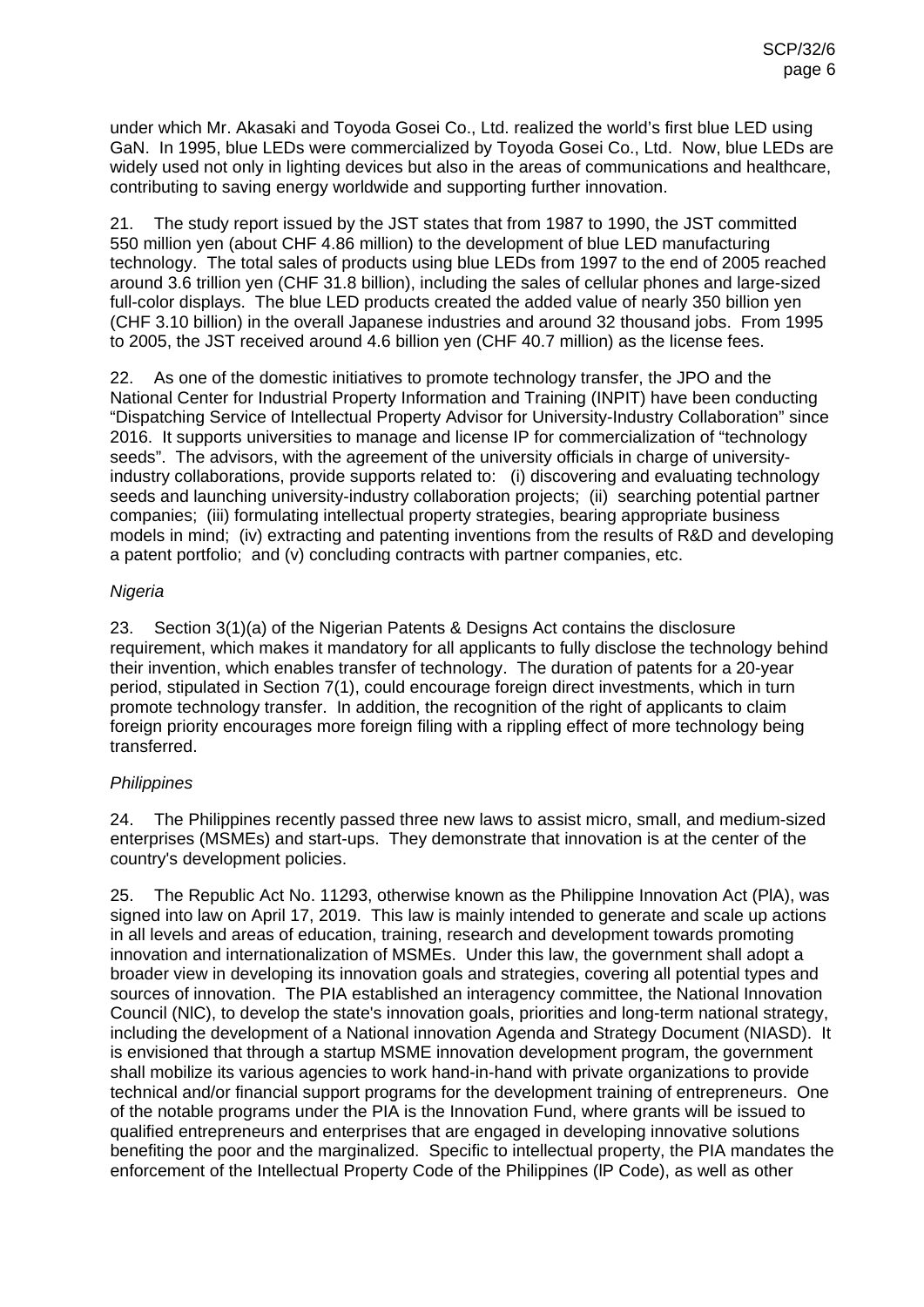relevant intellectual property legislations (e.g., E-Commerce Act, Technology Transfer Act, etc.), for the protection of the exclusive rights of scientists, inventors, and innovators to their intellectual property and creations. Further, the Intellectual Property Office of the Philippines (IPOPHL) is tasked to introduce reforms which seek to promote, streamline, and rationalize the registration of patents, trademarks, copyrights, industrial designs and geographical indications to ensure protection of innovation against misappropriation.

26. The Republic Act No. 11337, known as the Innovative Startup Act (lSA), took effect on August 6, 2019. lt is aimed to streamline government and non-government initiatives in both local and international spheres in order to create new jobs and opportunities, improve production, and advance innovation and trade in the Philippines. This law seeks to provide tax benefits to all registered startup companies in the Philippines. The government agencies mandated to implement the programs, benefits and incentives will include full or partial subsidies for the following: (i) business documents processing costs; (ii) processing of claims with other government agencies; (iii) the use of facilities, office space, equipment, and services provided by government or private institutions, the use of repurposed government spaces and facilities; and (iv) grants-in-aid for research, development, training and expansion projects.

27. The Republic Act No. 11057, known as the Personal Property Security Act (PPSA) allows the use of personal property (including intellectual property rights) as collateral in securing loan obligations.

#### *Singapore*

28. Singapore implemented the National IP Protocol in 2018 to facilitate technology transfer from the government to commercial enterprises and start-ups. The protocol brings about the following benefits:

- (i) to expedite effective IP commercialization for companies through streamlined IP practices at research institutes, universities and public agencies;
- (ii) to create greater flexibility for IP terms that cater to business needs; and
- (iii) to balance the commercial interests of businesses with the national interest of creating maximum value from publicly funded R&D.

With the Singapore National IP Protocol, public agencies have a standard and streamlined approach to managing intellectual property from publicly funded R&D, with the flexibility to grant exclusive or non-exclusive licenses, and even assign IP to industry to encourage IP commercialization.

29. Another mechanism for encouraging the sharing and exploitation of patented technology is through licensing of patents. Section 53 of the Singapore Patents Act provides the license of rights scheme which encourages voluntary licensing of technology and knowledge exchange, as the patent owners are offered a significant reduction of renewal fees. Third parties are able to search information on patents with such voluntary licensing offers on the IPOS IP2SG website.

# *Zimbabwe*

30. Section 9(3) of the Patents Act requires that the complete specification shall fully describe the invention and the manner in which it is performed. Applicants shall also disclose the best mode of performing the invention known to them at the time when the specification is lodged. The Act also provides for the license of rights (Section 29), which contributes to effective technology transfer.